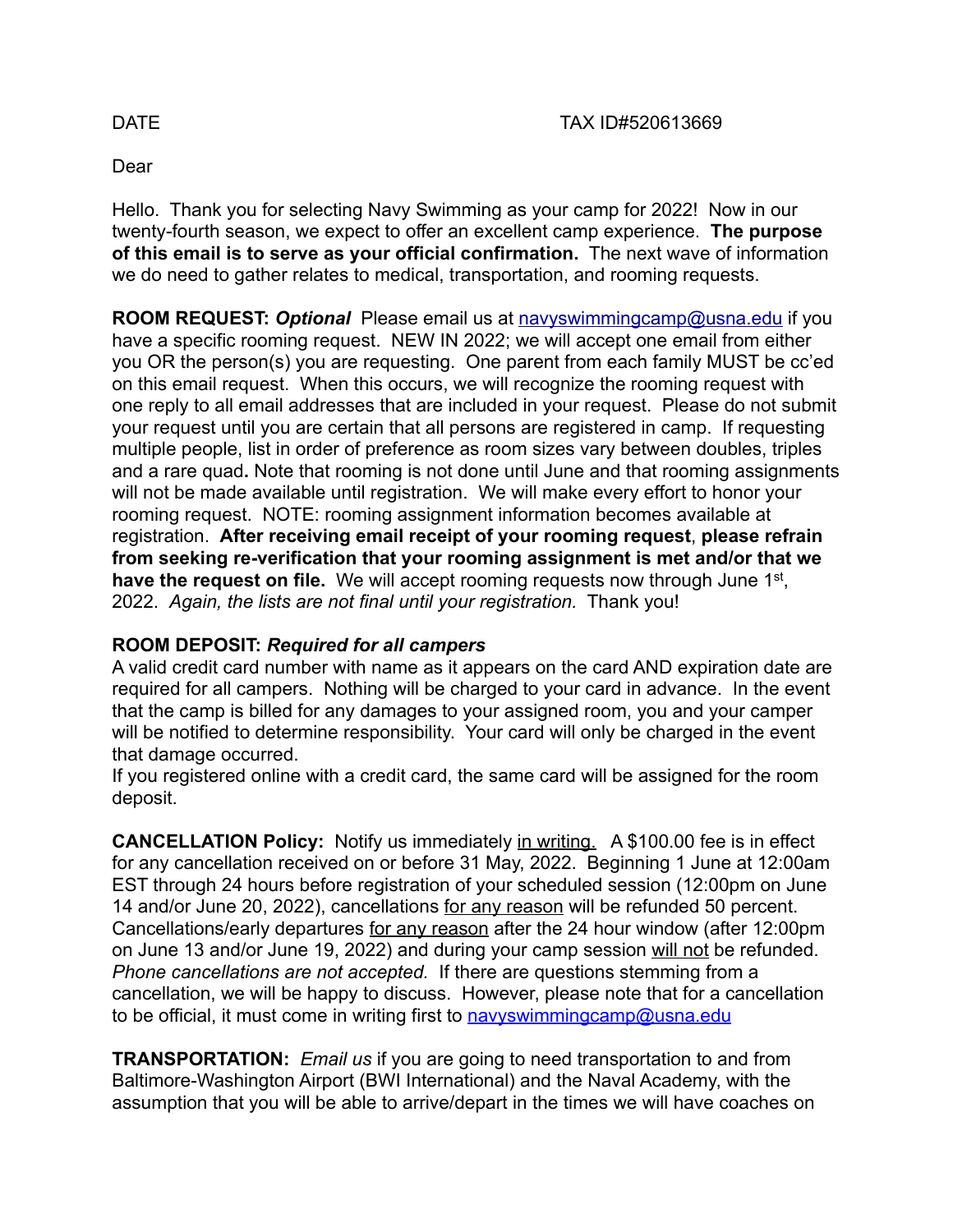hand for airport runs. You may request transportation by completing and emailing the **Transportation form** posted on the camp website (see application page.) There is a \$30.00 charge for each trip to or from BWI airport. You may complete this purchase at anytime online or by submitting a separate check made payable to NAVY Swimming Camp as soon as your travel plans are confirmed. We request that you submit transportation requests no later than 1 June. Coach Liscinsky serves as the official travel coordinator for the camp and can be reached at **[liscinsk@usna.edu](mailto:liscinsk@usna.edu)** OR [navyswimmingcamp@usna.edu](mailto:navyswimmingcamp@usna.edu)

# *Recommended USNA camp arrival times (SAME Times as in 2019!)*

**Session I & II:** Check-in will occur between 12:00 – 2:00pm on Tuesday June 14th and Monday June  $20<sup>th</sup>$ .

### *Recommended USNA camp pick-up times*

**Session I& II:** Check-out will occur between 12:00 – 12:30 PM on the 18<sup>th</sup> and 24<sup>st</sup> of June. Each camper is expected to be picked up at 12:00 noon on departure day.

## *Recommended BWI Airport Arrival times*

**Session I & Session II**: Coaches will be on hand for airport pick-up between 11:00am-1:00pm on Tuesday June  $14<sup>th</sup>$  & Monday, June 20<sup>th</sup>. You may arrive earlier than 11:00AM….**please understand that a coach will not be on hand until 11:00 AM.** 

#### *Recommended BWI Airport departure times*

**Session I & Session II:** Coaches will take campers back to the airport beginning at 12:00 PM (noon). Please schedule a departure time no earlier than 2:00 PM on Saturday June 18<sup>th</sup> & Friday June 24<sup>st</sup>. **Coaches will remain at the airport until 2:00/2:15 PM.**

**Medical:** If you have specific medical conditions, please identify a description in writing to the camp email address; navyswimmingcamp@usna.edu

Last and important: It is your responsibility to check the website for updates. Though we aim to include all important information in this confirmation email, we inevitably will post further relevant camp information in the update page of the camp website. Updates will be posted on the camp website first. We will email out updates from time to time leading up to camp (again, anything in email is information that has already been posted on the camp website.) Please remember to check the website on a regular basis.

We look forward to seeing you in June. Thank you again for selecting the Navy Swim Camp! Go Navy! Bill Roberts, Camp Director, Head Men's Swim Coach USNA

*Continued on next page*